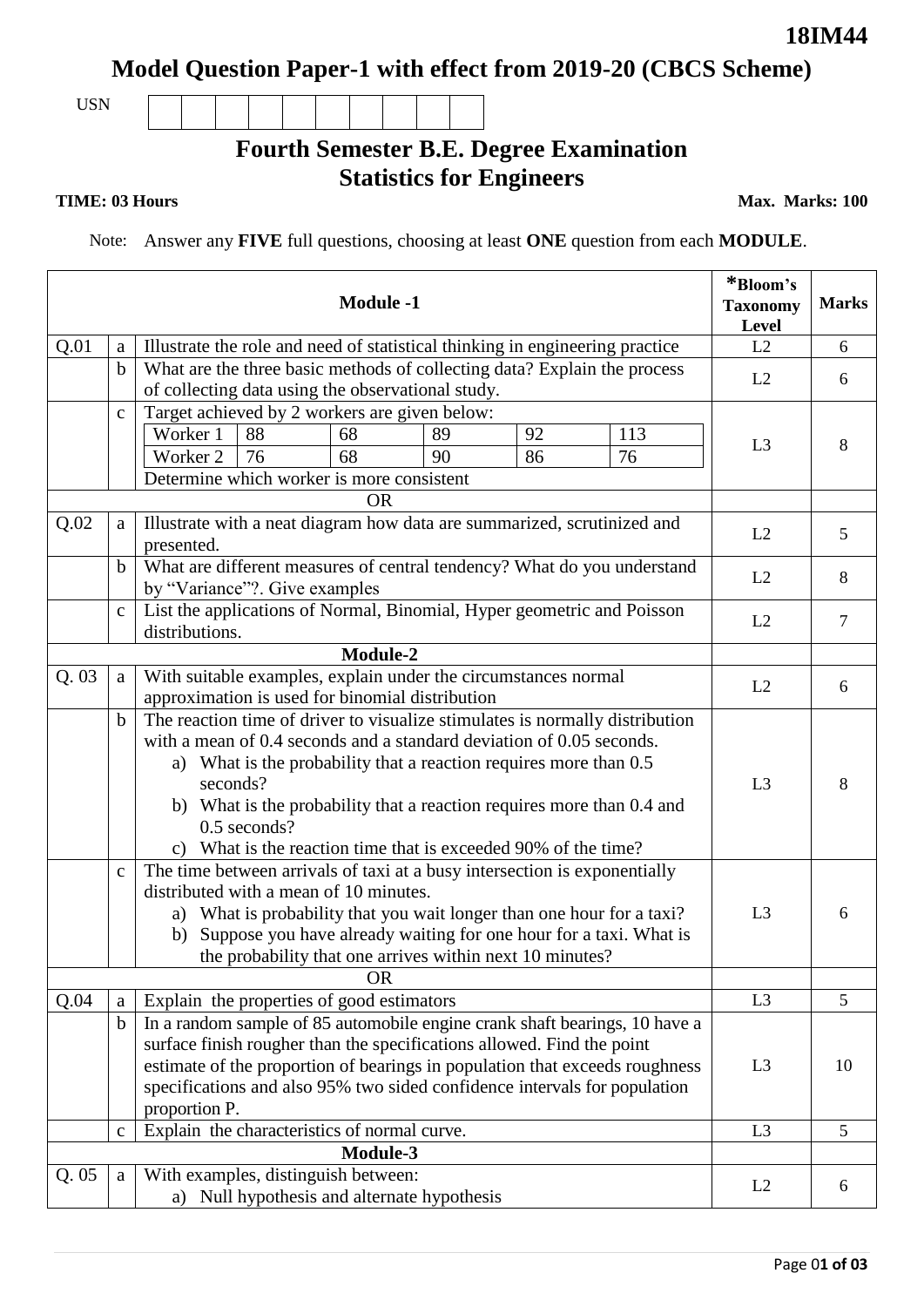## **18IM44**

|          |             | b) Type I and Type II errors<br>c) One tailed test and Two-tailed tests.                                                                           |          |                                      |    |          |    |    |          |                |    |
|----------|-------------|----------------------------------------------------------------------------------------------------------------------------------------------------|----------|--------------------------------------|----|----------|----|----|----------|----------------|----|
|          |             |                                                                                                                                                    |          |                                      |    |          |    |    |          |                |    |
|          | b           | A restaurant at Mumbai has an average sales of 500 cups of tea per day.                                                                            |          |                                      |    |          |    |    |          |                |    |
|          |             | Because of development of metro station near by it expects to increase its                                                                         |          |                                      |    |          |    |    |          |                |    |
|          |             | sales. During the first 12 days after the start of metro station, daily sales                                                                      |          |                                      |    |          |    |    |          |                | 14 |
|          |             | were as under: 550, 570, 490, 615, 505, 580, 570, 460, 600, 580, 530, 526<br>on the basis of this sample information, can you conclude weather the |          |                                      |    |          |    |    |          |                |    |
|          |             |                                                                                                                                                    |          |                                      |    |          |    |    |          |                |    |
|          |             | restaurant sales have increased? Use 5% level of significance                                                                                      |          |                                      |    |          |    |    |          |                |    |
|          |             |                                                                                                                                                    |          |                                      |    |          |    |    |          |                |    |
| Q.06     | a           | In a sample of 1000 people of a region, 540 were found to be rice eaters                                                                           |          |                                      |    |          |    |    |          |                |    |
|          |             | and rest are wheat eaters. Can you assume that both rice and wheat are                                                                             | L2       | 12                                   |    |          |    |    |          |                |    |
|          |             | equally popular in this region at 1% level of significance? Explain                                                                                |          |                                      |    |          |    |    |          |                |    |
|          | $\mathbf b$ | Define X as the number of under filled bottles from a filling operation in a                                                                       |          |                                      |    |          |    |    |          |                |    |
|          |             | carton of 24 bottles. Sixty cartons are inspected and the following                                                                                |          |                                      |    |          |    |    |          |                |    |
|          |             | observation on X are recorded.                                                                                                                     |          |                                      |    |          |    |    |          |                |    |
|          |             | Values<br>$\overline{0}$                                                                                                                           |          | 2<br>3                               |    |          |    |    |          |                |    |
|          |             | 39<br>Frequency                                                                                                                                    | 23       | 12                                   |    |          |    |    |          | L <sub>5</sub> | 8  |
|          |             | Based on these 75 observations, Is a binomial distribution an<br>a)                                                                                |          |                                      |    |          |    |    |          |                |    |
|          |             | appropriate model? Perform a goodness of fit procedure with $\alpha$ =                                                                             |          |                                      |    |          |    |    |          |                |    |
|          |             | 0.05                                                                                                                                               |          |                                      |    |          |    |    |          |                |    |
|          |             | Estimate the P value of the test.<br>b)                                                                                                            |          |                                      |    |          |    |    |          |                |    |
|          |             | Module-4                                                                                                                                           |          |                                      |    |          |    |    |          |                |    |
| Q. 07    | a           | Compare and Differentiate between correlation and regression with                                                                                  |          |                                      |    |          |    |    |          | L2             |    |
|          |             | example.                                                                                                                                           |          |                                      |    |          |    |    |          |                | 10 |
|          | $\mathbf b$ | $R \& D$ expenditure and the annual profit for an organization for 6 years is                                                                      |          |                                      |    |          |    |    |          |                |    |
|          |             | as below:                                                                                                                                          |          |                                      |    |          |    |    |          |                |    |
|          |             | 2000<br>2002<br>2003<br>2005<br>Year<br>2001<br>2004                                                                                               |          |                                      |    |          |    |    |          |                |    |
|          |             | 5<br>3<br>5<br>R & D<br>11<br>$\overline{2}$<br>$\overline{4}$                                                                                     |          |                                      |    |          |    |    |          |                |    |
|          |             | expenditure (                                                                                                                                      |          |                                      |    |          |    |    |          |                |    |
|          |             | rupees lakhs)                                                                                                                                      |          |                                      |    |          |    |    |          |                |    |
|          |             | Annual Profit (<br>31<br>30<br>34<br>25<br>20<br>40                                                                                                |          |                                      |    |          | L4 | 10 |          |                |    |
|          |             | rupees lakhs)                                                                                                                                      |          |                                      |    |          |    |    |          |                |    |
|          |             | Draw the scatter diagram.<br>a)                                                                                                                    |          |                                      |    |          |    |    |          |                |    |
|          |             |                                                                                                                                                    |          |                                      |    |          |    |    |          |                |    |
|          |             | Obtain the estimating equation for predicting the annual profit<br>b)                                                                              |          |                                      |    |          |    |    |          |                |    |
|          |             | from R& D expenditure                                                                                                                              |          |                                      |    |          |    |    |          |                |    |
|          |             | For R& D expenditure of 8 lakhs, determine the estimated profit.<br>c)<br>Determine correlation coefficient and R-squared value.<br>$\mathbf{d}$   |          |                                      |    |          |    |    |          |                |    |
|          |             |                                                                                                                                                    |          | <b>OR</b>                            |    |          |    |    |          |                |    |
| Q.08     | a           | Explain the properties of least square estimators and estimation of                                                                                |          |                                      |    |          |    |    |          |                |    |
|          |             | variances                                                                                                                                          |          |                                      |    |          |    |    |          | L2             | 10 |
|          | $\mathbf b$ |                                                                                                                                                    |          |                                      |    |          |    |    |          |                |    |
|          |             | Two variables X and Y are related as given below:<br>63<br>67<br>68<br>70<br>68<br>67<br>Values<br>63<br>64<br>62<br>66                            |          |                                      |    |          |    |    | 71<br>69 |                |    |
|          |             | of X                                                                                                                                               |          |                                      |    |          |    |    |          |                |    |
|          |             | Values<br>68<br>66                                                                                                                                 | 68<br>65 | 69                                   | 66 | 68<br>65 | 71 | 67 | 70<br>68 |                |    |
|          |             | of Y                                                                                                                                               |          |                                      |    |          |    |    |          |                | 10 |
|          |             |                                                                                                                                                    |          |                                      |    |          |    |    |          | L <sub>3</sub> |    |
|          |             | Find $\Sigma X$ , $\Sigma Y$ , $\Sigma X^2$ , $\Sigma Y^2$ and $\Sigma XY$                                                                         |          |                                      |    |          |    |    |          |                |    |
|          |             | a) Construct a scatter diagram                                                                                                                     |          |                                      |    |          |    |    |          |                |    |
|          |             | Find the least square regression line of Y on X<br>b)                                                                                              |          |                                      |    |          |    |    |          |                |    |
|          |             | Find the least square regression line of X on Y<br>$\mathbf{c})$                                                                                   |          |                                      |    |          |    |    |          |                |    |
| Module-5 |             |                                                                                                                                                    |          |                                      |    |          |    |    |          |                |    |
| Q.09     | a           | What are the advantages of statistically designed experiments? Explain<br>with suitable engineering examples.                                      |          |                                      |    |          |    |    |          | L2             | 8  |
|          |             |                                                                                                                                                    |          |                                      |    |          |    |    |          | L2             | 8  |
|          | $\mathbf b$ |                                                                                                                                                    |          | Briefly explain the following terms: |    |          |    |    |          |                |    |